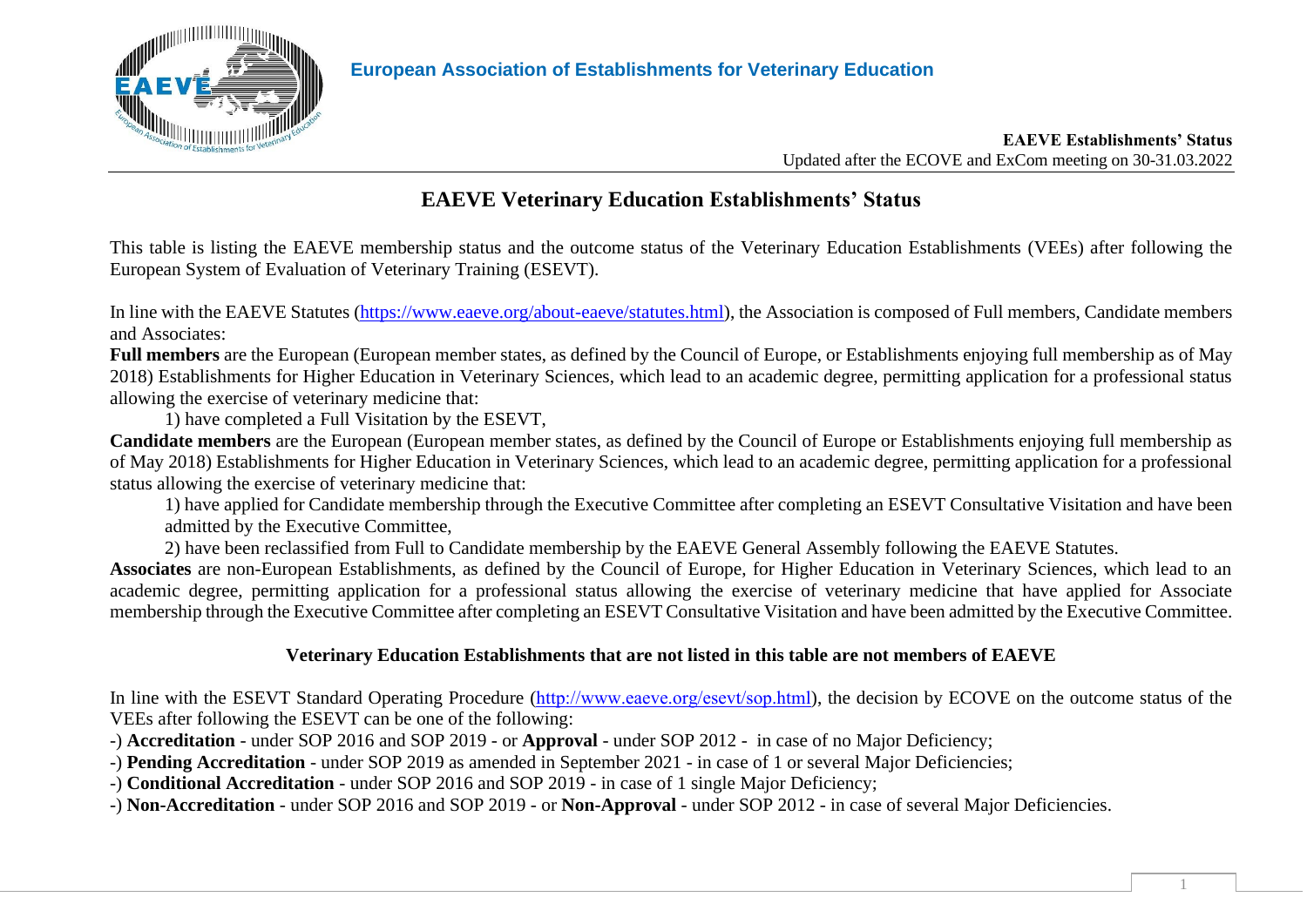

#### **EAEVE Establishments' Status** Updated after the ECOVE and ExCom meeting on 30-31.03.2022

### **Full and Candidate members**

| No.            | Country         | <b>Town</b>   | <b>EAEVE</b> status | <b>ESEVT</b> status              | <b>SOP</b> | Date of ECOVE<br><b>Decision</b> | <b>End of granted</b><br>status <sup>A</sup> | <b>Interim</b><br>Report due <sup>B</sup> |
|----------------|-----------------|---------------|---------------------|----------------------------------|------------|----------------------------------|----------------------------------------------|-------------------------------------------|
|                | Albania         | Tirana        | Candidate member    | <b>NOT VISITED</b>               |            |                                  |                                              |                                           |
| $\overline{2}$ | Austria         | Vienna        | Full member         | <b>Accreditation</b>             | 2019       | June 2020                        | November 2026                                | May 2023                                  |
| 3              | Belgium         | Ghent         | Full member         | <b>Accreditation</b>             | 2012       | October 2013                     | April 2023                                   |                                           |
| 4              |                 | Liege         | Full member         | <b>Non-Accreditation</b>         | 2016       | December 2019                    |                                              | Nov 2022                                  |
| 5              | Bulgaria        | Sofia         | Candidate member    | <b>NOT VISITED</b>               |            |                                  |                                              |                                           |
| 6              |                 | Stara Zagora  | Full member         | <b>Non-Accreditation</b>         | 2016       | December 2019                    | $\overline{\phantom{a}}$                     | Nov 2022                                  |
| $\overline{7}$ | Bosnia/H.       | Sarajevo      | Candidate member    | <b>NOT VISITED</b>               |            |                                  |                                              |                                           |
| 8              | Croatia         | Zagreb        | Full member         | <b>Accreditation</b>             | 2016       | June 2021                        | <b>June 2023</b>                             | $\overline{a}$                            |
| 9              | Czech Republic  | Brno Vet.Med. | Full member         | <b>Approval</b>                  | 2012       | May 2014                         | October 2023                                 |                                           |
| 10             |                 | Brno Hyg.     | Full member         | <b>Approval</b>                  | 2012       | May 2014                         | October 2023                                 |                                           |
| 11             | Denmark         | Copenhagen    | Full member         | <b>Conditional Accreditation</b> | 2019       | December 2021                    | September 2024                               |                                           |
| 12             | Estonia         | Tartu         | Full member         | <b>Approval</b>                  | 2012       | December 2019                    | November 2025                                | May 2023                                  |
| 13             | Finland         | Helsinki      | Full member         | <b>Accreditation</b>             | 2016       | December 2019                    | September 2026                               | Mar 2023                                  |
| 14             | France          | Alfort        | Full member         | <b>Accreditation</b>             | 2012       | November 2017                    | <b>April 2025</b>                            |                                           |
| 15             |                 | Lyon          | Full member         | <b>Accreditation</b>             | 2019       | September 2021                   | <b>June 2028</b>                             | December 2024                             |
| 16             |                 | <b>Nantes</b> | Full member         | <b>Accreditation</b>             | 2012       | May 2017                         | October 2024                                 |                                           |
| 17             |                 | Toulouse      | Full member         | <b>Non-Accreditation</b>         | 2019       | <b>June 2020</b>                 |                                              | Sept 2023                                 |
| 18             | North Macedonia | Skopje        | Candidate member    | <b>NOT VISITED</b>               |            |                                  |                                              |                                           |
| 19             | Germany         | Berlin        | Full member         | <b>Accreditation</b>             | 2016       | November 2018                    | November 2024                                |                                           |
| 20             |                 | Giessen       | Full member         | <b>Accreditation</b>             | 2021       | March 2022                       | <b>January 2029</b>                          | <b>July 2025</b>                          |
| 21             |                 | Hannover      | Full member         | <b>Accreditation</b>             | 2016       | May 2018                         | <b>January 2025</b>                          |                                           |
| 22             |                 | Leipzig       | Full member         | <b>Accreditation</b>             | 2016       | May 2019                         | October 2025                                 | Apr 2022                                  |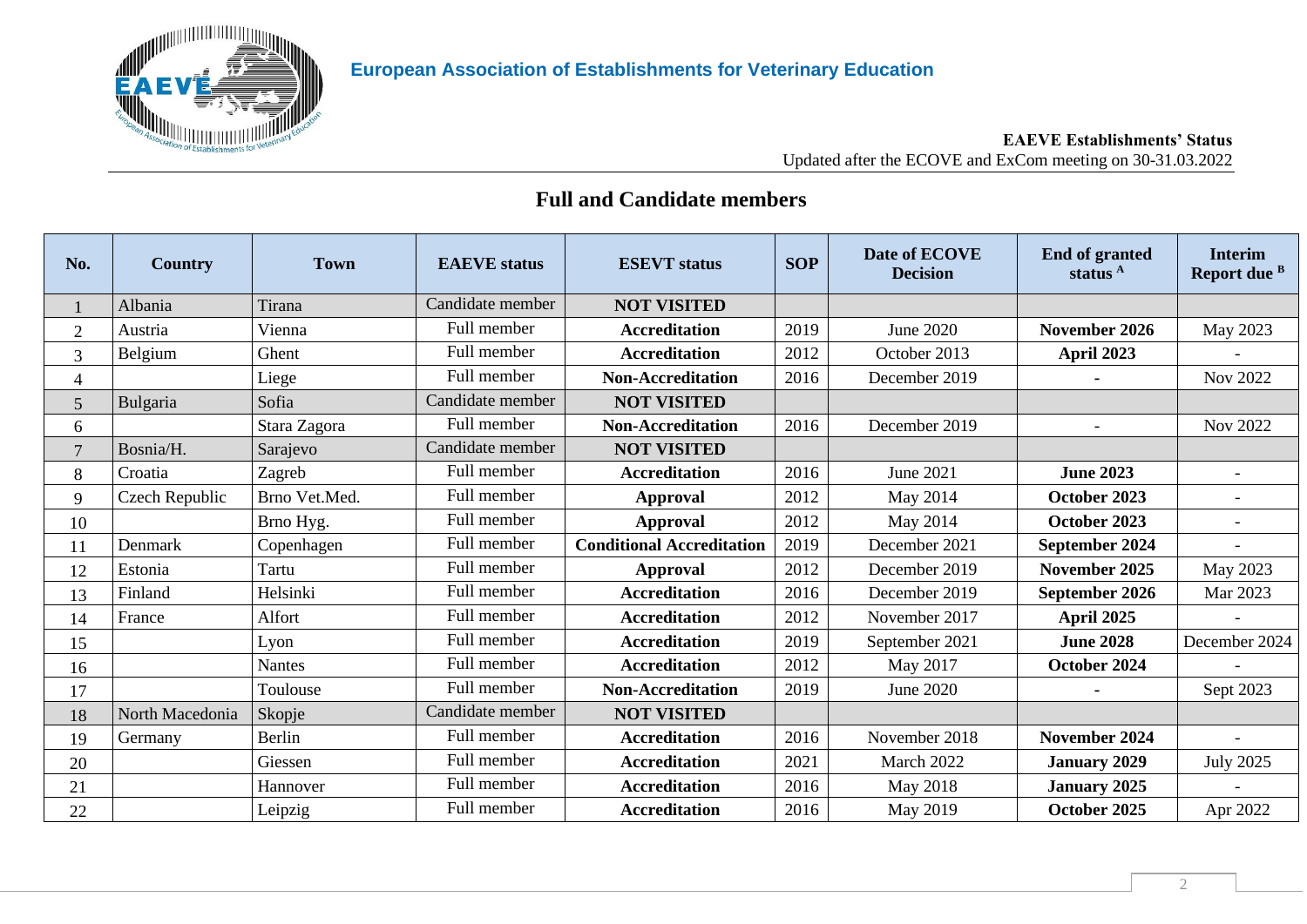

#### **EAEVE Establishments' Status** Updated after the ECOVE and ExCom meeting on 30-31.03.2022

| No. | <b>Country</b> | Town            | <b>EAEVE</b> status | <b>ESEVT</b> status              | <b>SOP</b> | Date of ECOVE<br><b>Decision</b> | <b>End of granted</b><br>status <sup>A</sup> | <b>Interim</b><br>Report due B |
|-----|----------------|-----------------|---------------------|----------------------------------|------------|----------------------------------|----------------------------------------------|--------------------------------|
| 23  |                | Munich          | Full member         | <b>Approval</b>                  | 2012       | January 2013                     | October 2022                                 |                                |
| 24  | Greece         | Thessaloniki    | Full member         | <b>Non-Accreditation</b>         | 2016       | December 2021                    |                                              | April 2025                     |
| 25  |                | Karditsa        | Full member         | <b>Non-Accreditation</b>         | 2016       | May 2018                         |                                              |                                |
| 26  | Hungary        | <b>Budapest</b> | Full member         | <b>Accreditation</b>             | 2012       | May 2014                         | February 2024                                |                                |
| 27  | Ireland        | Dublin          | Full member         | <b>Accreditation</b>             | 2019       | March 2022                       | November 2028                                | May 2025                       |
| 28  | Israel         | Rehovot         | Candidate member    | Non-Approval                     | 2012       | November 2011                    | November 2020                                |                                |
| 29  | Italy          | Bari            | Full member         | <b>Approval</b>                  | 2012       | May 2016                         | <b>January 2024</b>                          |                                |
| 30  |                | Bologna         | Full member         | <b>Accreditation</b>             | 2012       | December 2014                    | <b>May 2024</b>                              |                                |
| 31  |                | Camerino        | Full member         | <b>Conditional Accreditation</b> | 2019       | September 2021                   | <b>June 2024</b>                             |                                |
| 32  |                | Messina         | Full member         | <b>Approval</b>                  | 2012       | May 2015                         | <b>March 2023</b>                            |                                |
| 33  |                | Milan           | Full member         | <b>Accreditation</b>             | 2016       | May 2019                         | <b>March 2026</b>                            | Sep 2022                       |
| 34  |                | <b>Naples</b>   | Full member         | <b>Approval</b>                  | 2012       | October 2013                     | <b>April 2023</b>                            |                                |
| 35  |                | Padua           | Full member         | <b>Accreditation</b>             | 2016       | December 2020                    | October 2027                                 | Apr 2024                       |
| 36  |                | Parma           | Full member         | Approval                         | 2012       | May 2012                         | <b>May 2022</b>                              |                                |
| 37  |                | Perugia         | Full member         | <b>Accreditation</b>             | 2016       | June 2020                        | <b>March 2026</b>                            | Sep 2022                       |
| 38  |                | Pisa            | Full member         | <b>Approval</b>                  | 2012       | May 2012                         | <b>May 2022</b>                              |                                |
| 39  |                | Sassari         | Full member         | <b>Approval</b>                  | 2012       | October 2013                     | <b>May 2023</b>                              |                                |
| 40  |                | Teramo          | Full member         | <b>Pending Accreditation</b>     | 2021       | March 2022                       | November 2022                                |                                |
| 41  |                | Turin           | Full member         | <b>Accreditation</b>             | 2019       | December 2021                    | October 2028                                 | April 2025                     |
| 42  | Latvia         | Jelgava         | Full member         | <b>Approval</b>                  | 2012       | December 2019                    | November 2026                                | Apr 2023                       |
| 43  | Lithuania      | Kaunas          | Full member         | <b>Accreditation</b>             | 2012       | May 2019                         | October 2022                                 |                                |
| 44  | Netherlands    | Utrecht         | Full member         | <b>Accreditation</b>             | 2012       | November 2015                    | September 2024                               |                                |
| 45  | Norway         | Oslo            | Full member         | <b>Accreditation</b>             | 2012       | May 2014                         | <b>March 2024</b>                            |                                |
| 46  | Poland         | Lublin          | Full member         | <b>Accreditation</b>             | 2016       | December 2021                    | April 2028                                   | October 2024                   |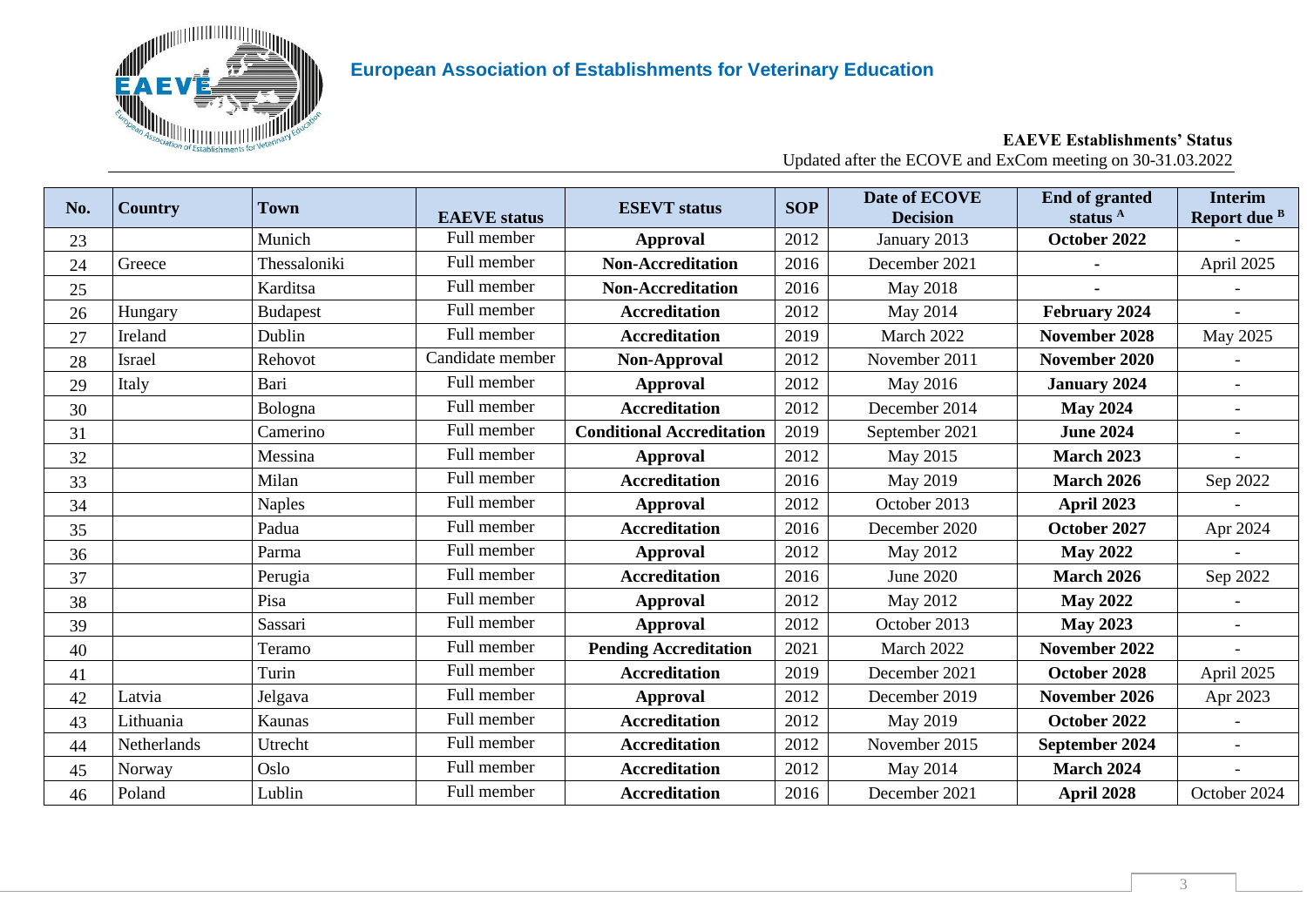

#### **EAEVE Establishments' Status** Updated after the ECOVE and ExCom meeting on 30-31.03.2022

| No. | <b>Country</b> | <b>Town</b>               | <b>EAEVE</b> status | <b>ESEVT</b> status              | <b>SOP</b> | Date of ECOVE<br><b>Decision</b> | <b>End of granted</b><br>status <sup>A</sup> | <b>Interim</b><br>Report due B |
|-----|----------------|---------------------------|---------------------|----------------------------------|------------|----------------------------------|----------------------------------------------|--------------------------------|
| 47  |                | Olsztyn                   | Full member         | <b>Approval</b>                  | 2012       | May 2016                         | <b>May 2022</b>                              |                                |
| 48  |                | Warsaw                    | Full member         | <b>Conditional Accreditation</b> | 2016       | December 2019                    | <b>May 2022</b>                              | <b>Nov 2022</b>                |
| 49  |                | Wroclaw                   | Full member         | <b>Approval</b>                  | 2012       | May 2016                         | November 2025                                | May 2022                       |
| 50  | Portugal       | Coimbra                   | Candidate member    | <b>NOT VISITED</b>               |            |                                  |                                              |                                |
| 51  |                | Évora                     | Candidate member    | <b>NOT VISITED</b>               |            |                                  |                                              |                                |
| 52  |                | Lisbon                    | Full member         | <b>Accreditation</b>             | 2016       | November 2017                    | October 2024                                 |                                |
| 53  |                | Lisbon Lusofona           | Full member         | <b>Approval</b>                  | 2012       | December 2021                    | February 2027                                | Aug 2023                       |
| 54  |                | Porto                     | Full member         | <b>Approval</b>                  | 2012       | September 2021                   | <b>May 2026</b>                              | November 2022                  |
| 55  |                | Vila Real                 | Full member         | <b>Approval</b>                  | 2012       | November 2016                    | November 2022                                |                                |
| 56  | Romania        | <b>Bucharest</b>          | Full member         | <b>Approval</b>                  | 2012       | November 2016                    | June 2022*                                   |                                |
| 57  |                | Cluj-Napoca               | Full member         | <b>Approval</b>                  | 2012       | May 2017                         | November 2024                                |                                |
| 58  |                | Iasi                      | Candidate member    | Non-Approval                     | 2012       | April 2011                       |                                              |                                |
| 59  |                | Timisoara                 | Full member         | <b>Non-Accreditation</b>         | 2019       | <b>June 2020</b>                 |                                              | Aug 2023                       |
| 60  | Serbia         | Belgrade                  | Candidate member    | <b>NOT VISITED</b>               |            |                                  |                                              |                                |
| 61  | Slovakia       | Kosice                    | Full member         | <b>Accreditation</b>             | 2012       | November 2016                    | October 2025                                 | Apr 2022                       |
| 62  | Slovenia       | Ljubljana                 | Full member         | <b>Accreditation</b>             | 2019       | September 2021                   | <b>June 2028</b>                             | December 2024                  |
| 63  | Spain          | Barcelona                 | Full member         | <b>Accreditation</b>             | 2016       | June 2020                        | November 2025                                | May 2022                       |
| 64  |                | Cáceres                   | Full member         | <b>Approval</b>                  | 2012       | May 2012                         | <b>May 2022</b>                              |                                |
| 65  |                | Córdoba                   | Full member         | <b>Accreditation</b>             | 2019       | December 2020                    | <b>March 2027</b>                            | Sep 2023                       |
| 66  |                | Las Palmas                | Full member         | <b>Accreditation</b>             | 2016       | September 2021                   | February 2026                                | August 2022                    |
| 67  |                | León                      | Full member         | <b>Approval</b>                  | 2012       | May 2017                         | December 2024                                |                                |
| 68  |                | Lugo                      | Full member         | <b>Accreditation</b>             | 2016       | June 2021                        | September 2025                               | March 2022                     |
| 69  |                | <b>Madrid Complutense</b> | Full member         | <b>Accreditation</b>             | 2016       | November 2017                    | <b>March 2024</b>                            |                                |
| 70  |                | Madrid UAX                | Candidate member    | Non-Approval                     | 2012       | May 2018                         |                                              |                                |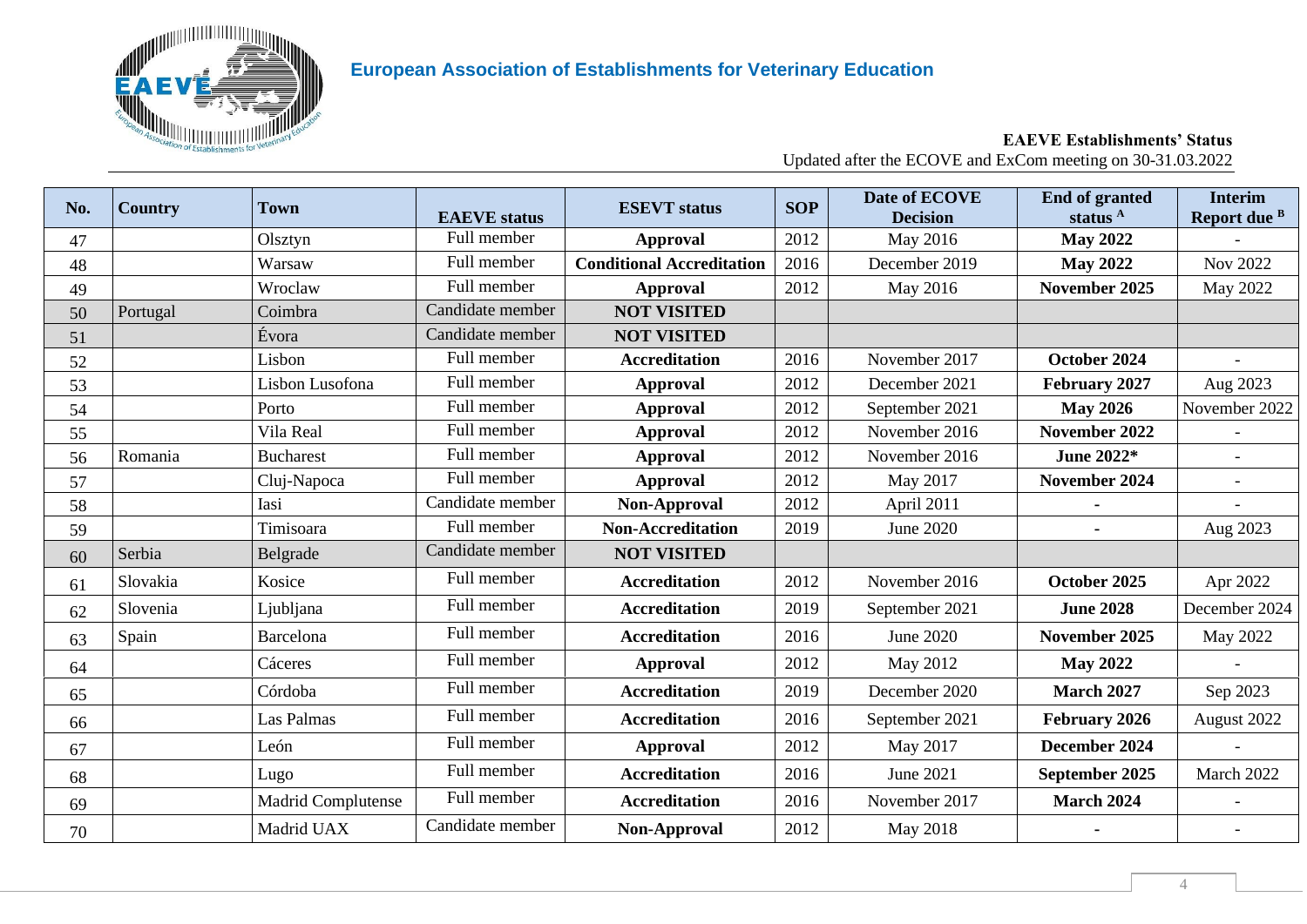

#### **EAEVE Establishments' Status** Updated after the ECOVE and ExCom meeting on 30-31.03.2022

| No. | <b>Country</b>        | <b>Town</b>      | <b>EAEVE</b> status | <b>ESEVT</b> status      | <b>SOP</b> | Date of ECOVE<br><b>Decision</b> | <b>End of granted</b><br>status <sup>A</sup> | <b>Interim</b><br>Report due B |
|-----|-----------------------|------------------|---------------------|--------------------------|------------|----------------------------------|----------------------------------------------|--------------------------------|
| 71  |                       | Murcia           | Full member         | <b>Accreditation</b>     | 2016       | November 2018                    | November 2024                                |                                |
| 72  |                       | Valencia UCH CEU | Full member         | <b>Accreditation</b>     | 2012       | November 2017                    | November 2026                                | May 2023                       |
| 73  |                       | Zaragoza         | Full member         | <b>Accreditation</b>     | 2016       | December 2020                    | February 2027                                | Aug 2023                       |
| 74  | Sweden                | Uppsala          | Full member         | <b>Accreditation</b>     | 2016       | November 2018                    | September 2024                               |                                |
| 75  | Switzerland           | VetSuisse        | Full member         | <b>Accreditation</b>     | 2016       | November 2017                    | October 2024                                 |                                |
| 76  | Turkey                | Afyon            | Candidate member    | Non-Approval             | 2012       | November 2010                    |                                              |                                |
| 77  |                       | Ankara           | Full member         | <b>Approval</b>          | 2012       | May 2018                         | November 2025                                | May 2022                       |
| 78  |                       | Aydin            | Full member         | <b>Non-Accreditation</b> | 2019       | December 2021                    |                                              | April 2025                     |
| 79  |                       | <b>Burdur</b>    | Full member         | <b>Non-Accreditation</b> | 2016       | December 2019                    |                                              | Apr 2023                       |
| 80  |                       | <b>Bursa</b>     | Full member         | <b>Non-Accreditation</b> | 2016       | June 2020                        |                                              | Aug 2023                       |
| 81  |                       | Elazig           | Full member         | <b>Accreditation</b>     | 2016       | September 2021                   | <b>March 2025</b>                            |                                |
| 82  |                       | Erzurum          | Full member         | <b>Non-Accreditation</b> | 2019       | March 2022                       |                                              | May 2025                       |
| 83  |                       | Istanbul         | Full member         | <b>Approval</b>          | 2012       | November 2016                    | October 2025                                 | Apr 2022                       |
| 84  |                       | Kars             | Candidate member    | Non-Approval             | 2012       | May 2016                         |                                              |                                |
| 85  |                       | Kayseri          | Full member         | <b>Accreditation</b>     | 2016       | December 2021                    | September 2025                               | $\sim$                         |
| 86  |                       | Konya            | Full member         | <b>Non-Accreditation</b> | 2016       | December 2019                    |                                              | Oct 2022                       |
| 87  | Ukraine               | Bila Tserkva     | Full member         | <b>Accreditation</b>     | 2019       | December 2021                    | October 2028                                 | April 2025                     |
| 88  | <b>United Kingdom</b> | <b>Bristol</b>   | Full member         | <b>Approval</b>          | 2012       | May 2015                         | November 2024                                |                                |
| 89  |                       | Cambridge        | Full member         | <b>Approval</b>          | 2012       | November 2015                    | <b>March 2025</b>                            | $\overline{a}$                 |
| 90  |                       | Edinburgh        | Full member         | <b>Approval</b>          | 2012       | May 2016                         | November 2025                                | May 2022                       |
| 91  |                       | Glasgow          | Full member         | <b>Accreditation</b>     | 2019       | December 2021                    | October 2028                                 | April 2025                     |
| 92  |                       | Liverpool        | Full member         | <b>Approval</b>          | 2012       | October 2013                     | November 2022                                |                                |
| 93  |                       | London           | Full member         | <b>Accreditation</b>     | 2016       | September 2021                   | November 2025                                | $\overline{a}$                 |
| 94  |                       | Nottingham       | Full member         | <b>Accreditation</b>     | 2016       | May 2019                         | November 2024                                | $\overline{a}$                 |
| 95  |                       | Surrey           | Candidate member    | <b>NOT VISITED</b>       |            |                                  |                                              |                                |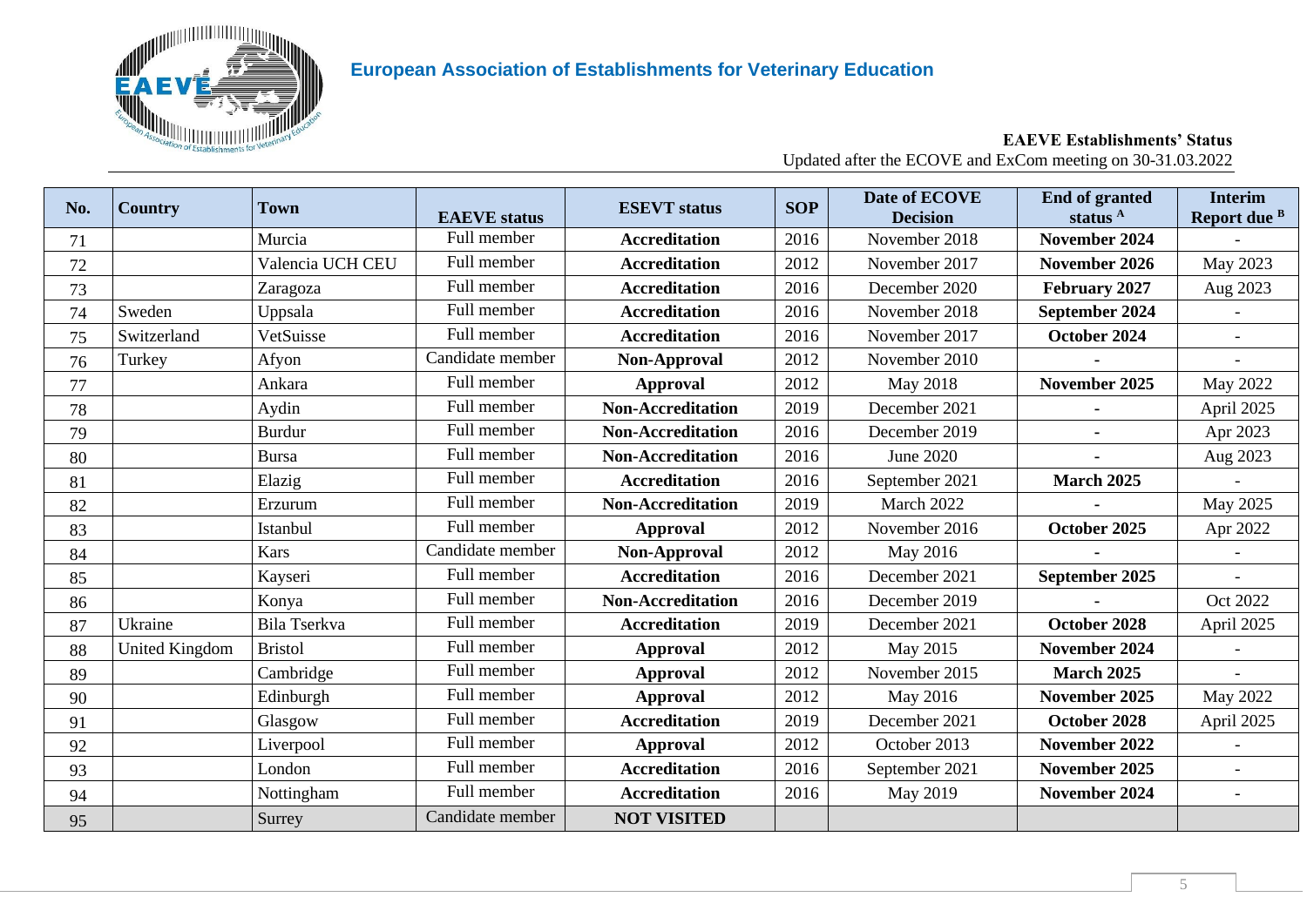

\_\_\_\_\_\_\_\_\_\_\_\_\_\_\_\_\_\_\_\_\_\_\_\_\_\_\_\_\_

## **European Association of Establishments for Veterinary Education**

#### **EAEVE Establishments' Status** Updated after the ECOVE and ExCom meeting on 30-31.03.2022

\*End of granted status extended by ECOVE for VEEs affected by postponement due to Force Majeure (i.e. COVID-19)

<sup>&</sup>lt;sup>A</sup> The Visitation must be completed not later than 2 months before the ECOVE meeting (typically taking place in mid-June and mid-December) preceding the end of granted status.

<sup>&</sup>lt;sup>B</sup> Establishments that have already signed an Evaluation Agreement for the next Visitation and paid the relevant Evaluation Fee are exempt from providing an Interim Report, since a full SER will be provided in the near future.